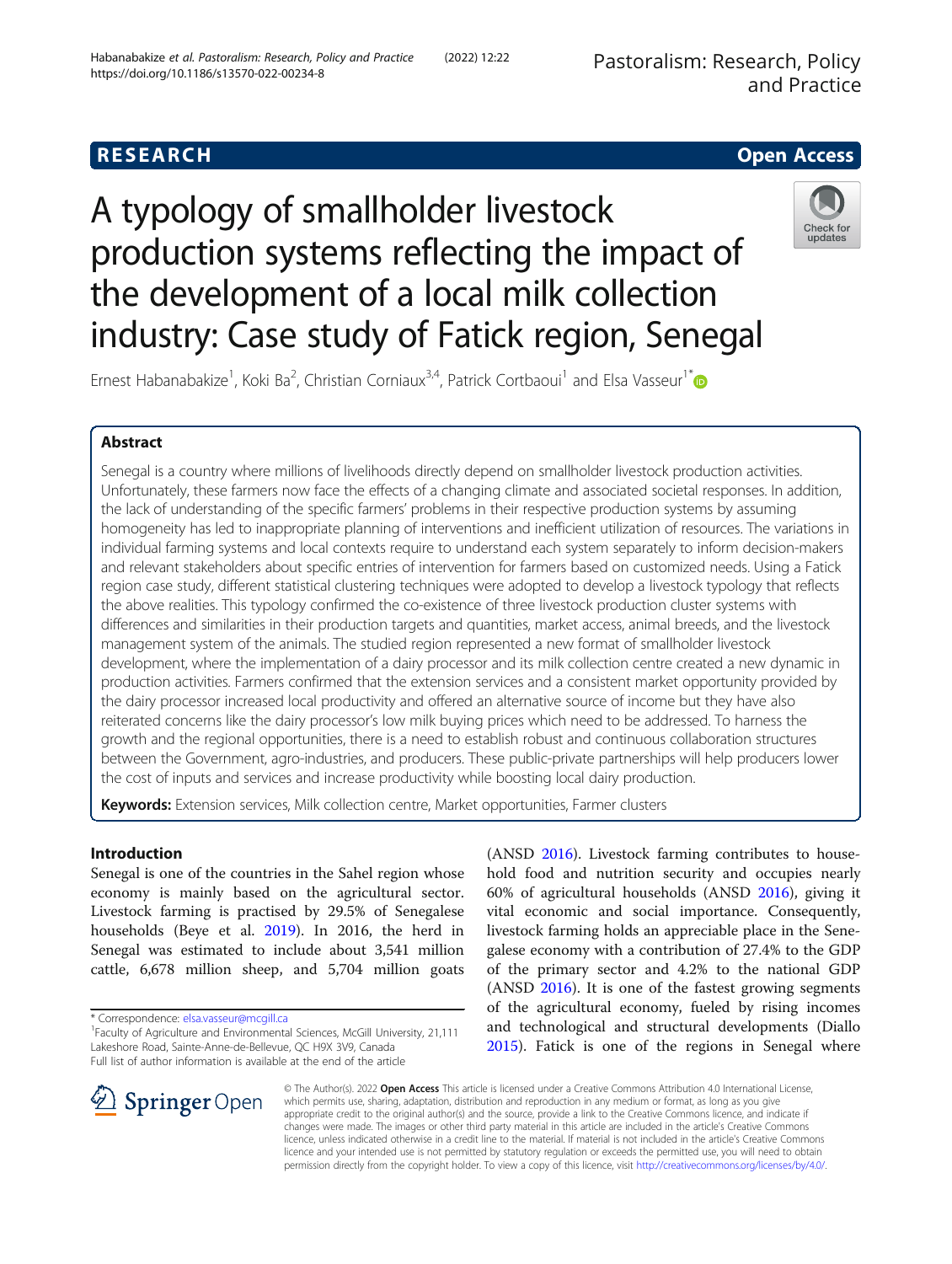livestock farming is particularly important. Unfortunately, according to recent data from the National Agency of Statistics and Demographics, Fatick region remains amongst the poorest in the country with a 67.8% poverty index (ANSD [2019](#page-12-0)), calling for urgent intervention from the Government and partners. There have been efforts from the government to enhance milk production in the region, including the support of the implementation of a milk collection centre by a dairy processor, Kirene Dairy. The latter is part of Kirene group, an agro-industrial company created in 2001 in Diass (Thiès region), 40 km south-east of Dakar. While originally specialized in the manufacture of mineral water, it launched the production of UHT sterilized milk in 2005. Its processing capacity is 10,000 L of milk per day. Since 2014, Kirene Dairy has also established a milk collection centre in Fatick region to facilitate milk collection activities. For the rest of the manuscript, Kirene Dairy will be referred to as the "dairy processor" in order to reflect their role and not just the name.

Livestock farming systems in sub-Saharan Africa and generally in humid tropics exist across a wide range of cultures and landscapes, and over time, these differences in drivers and in farm features lead to temporal and spatial variability between and within farming systems. The contextual differences in social, institutional, and biophysical realms result in different responses of farmers and communities between and within areas. Traditionally, farmers in West Africa own cattle for various purposes including milk, meat, draft animal power, milk and meat transformation activities, belongingness to specific ethnic groups, and so forth (Somda et al. [2004](#page-13-0)). As such, the farming systems are highly heterogeneous in many characteristics such as farming households' land access, cropping, livestock breeds and assets, off-farm activities, socio-cultural traits, access to markets, and livelihood orientations amongst other things (Chatellier [2019;](#page-12-0) Camara [2013;](#page-12-0) Buhl and Homewood [2000](#page-12-0); Somda et al. [2004](#page-13-0)). The existing farming system variability is challenging to fully comprehend, leading to partial representation of reality and inefficient interventions in project planning and implementation.

The milk collection efforts by the dairy processors have brought about a new dynamic for livestock development through the specialization and intensification of milk production amongst farmers in Fatick. Indeed, the dairy processor has put in place a milk collection centre equipped with the required infrastructures (tanks, basic quality test tools, moto-bicycles, etc.) to facilitate the milk collection in many areas of Fatick region. Furthermore, it has also established a model whereby producers are subsidized with a package of inputs including animal feed, veterinary services, and training on animal husbandry practices. The presence of dairy processors and

the development of the milk industry are one of the best motivation for farmers to diversify and invest in dairying as they offer a safe and profitable market outlet; however, the success of these initiatives demand the active participation of farmers, and they require public investment or a public-private partnership (Lemaire et al. [2019;](#page-13-0) Henriksen [2009\)](#page-12-0). In 2018, 110 producers delivered milk to the dairy, though more than 500 producers have been identified in the Fatick milk collection basin (Kirene [2019](#page-13-0)). In the same year, the dairy processor collected its highest volume of milk in January (6,435 L) and its lowest volume in July (3,189 L) (Kirene [2019](#page-13-0)). The present study was conducted in the Fatick milk collection basin, where all the existing production systems in the region are represented. Previous research studies in the region have focused on the characteristics, challenges, and opportunities of pastoralists who have traditionally been predominant in Senegal and in the study area (Manoli et al. [2014](#page-13-0); Adriansen [2008](#page-12-0); Turner et al. [2016](#page-13-0); Kitchell et al. [2014;](#page-13-0) Boesen et al. [2014](#page-12-0); Salmon et al. [2018\)](#page-13-0). Very few studies have looked at the new dynamism of smallholder livestock production systems in Senegal (Corniaux et al. [2012;](#page-12-0) Napoléone et al. [2015\)](#page-13-0), and no single study has explored this new aspect in Fatick region. In the same vein, a review of the literature (Robinson et al. [2011](#page-13-0); Otte and Chilonda [2002](#page-13-0); Ruthenberg et al. [1980;](#page-13-0) Dugué et al. [2004](#page-12-0), Dassou et al. [2017](#page-12-0)) suggests few attempts to create specific typologies of livestock production systems at a national level. Our study will propose a typology and tailor-made recommendations considering these recent changes in Fatick region across the different livestock production systems, which will eventually help in effective and efficient planning and implementation of projects in livestock production system development.

Despite the invaluable contribution of the livestock sector to the economies of both Senegal and Fatick region, recent years have shown a decline in production activities as the sector is confronted with many challenges. Feed scarcity, prolonged drought, soil salinization, natural resource degradation, water scarcity, and associated societal problems are the most common challenges to livestock producers in Fatick region (Dieng et al. [2014](#page-12-0); Zougmoré et al. [2016\)](#page-13-0). The pressure and consequences of these problems are not felt the same way across different production systems, and thus, to overcome these challenges, it is key to understand each livestock production system separately and propose targeted solutions based on the differences, opportunities, and challenges presented by each system. There is no doubt that the needs and urgencies for farmers vary in their respective production systems, and therefore, customized interventions tailored to specific needs and potentials presented by each farming system would foster efficient utilization of resources, help in avoiding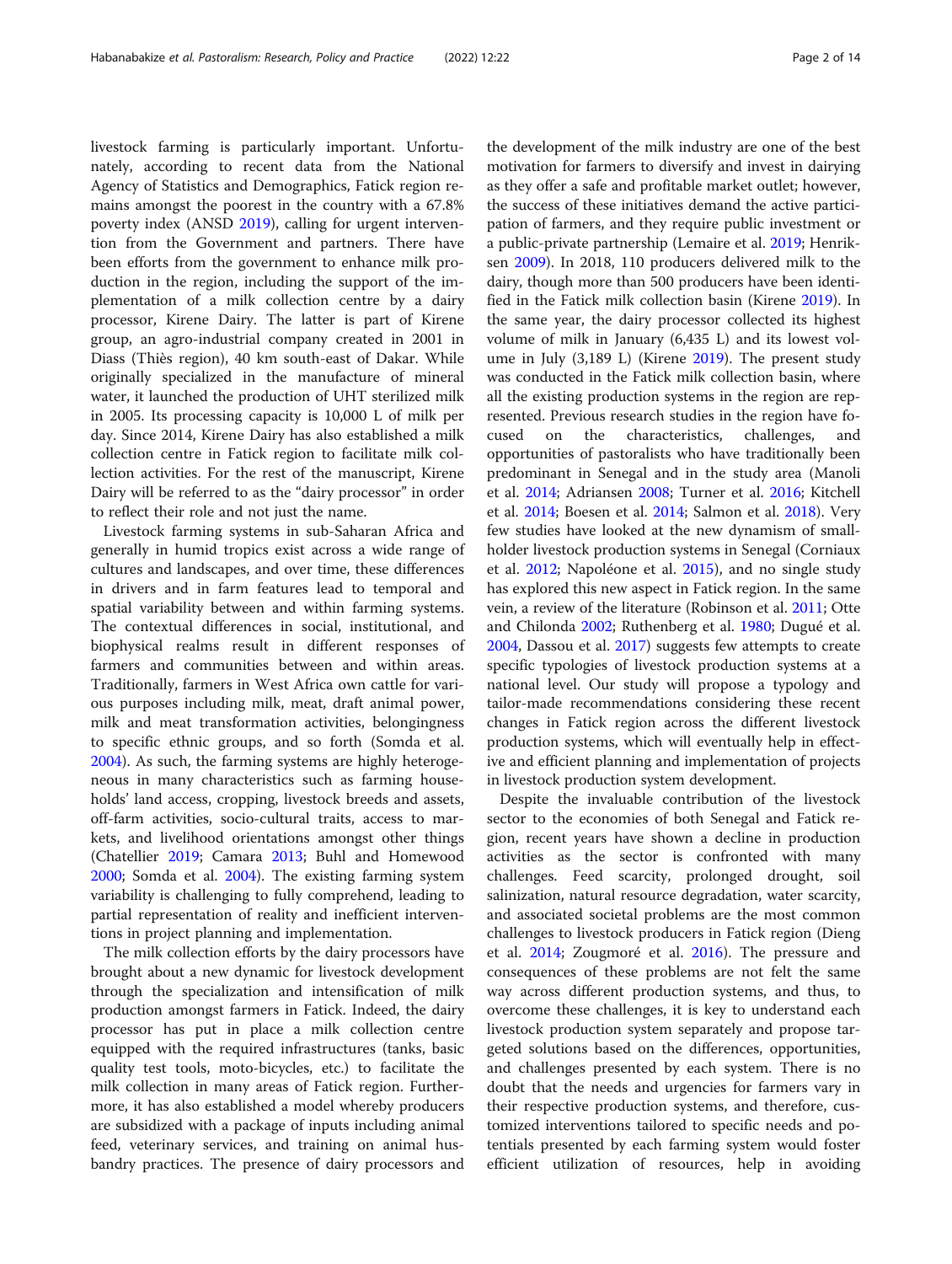duplication of efforts, and respond to direct farmers' need and the production system as a whole. Recognizing and understanding variability within and amongst farms and across localities is the first step in the design of policies to help poor farmers and a key one with regard to the adoptability and performance of new technologies proposed to improve agricultural production (Tittonell et al. [2010](#page-13-0)) and that is where typology comes into play. Furthermore, this insight would help policy-makers and other relevant stakeholders to create solutions that are economically viable (by targeting the right people with the right inputs) and positively change the livelihoods of producers, while minimizing the impact to resources depended on for survival.

The objective of this study is to develop a typology that will characterize the current livestock production systems in Fatick, while highlighting the new dynamic of smallholder animal production from the establishment of a local dairy industry in the region. This study departs from two hypotheses: (i) there is a broad range of smallholder livestock producers that may be clustered in subgroups sharing common traits (e.g. size of the herd, type of management practices, etc.), challenges (e.g. access to markets, animal feed price, access to water and land, etc.), and opportunities (e.g. closeness to markets and other extension services, productive species, locally adapted species, etc.); (ii) since 2015, the establishment of a dairy processor and its milk collection centre has brought a new dynamic which could enhance smallholder livestock production activities in the area (e.g. possibilities of veterinary and other extension services, milk collection industry, market, diversification of livestock products including milk, milk products, etc.). This study adopts a data-driven approach whereby routine husbandry practices of farmers were recorded during interviews and analysed to propose a typology that reflects the current dynamics of livestock production systems in the studied area. This will serve to show the differences, similarities, opportunities, and constraints faced by farmers in their respective production clusters across the study area and hence propose recommendations. The developed typology will also serve as a point of entry during intervention planning and provide a focalized scheme for decision-makers and other stakeholders, based on customized needs for each type of farmer.

#### Methodology

#### Brief description of the study area

Fatick region corresponds to a part of the former kingdom of Sine. It is located in the western centre of the country between 13° 35 and 14° 00 N latitude and 16° 00 and 17° 00 W longitude (Ndiaye [2006\)](#page-13-0). The region has three departments (Fatick, Foundiougne, Gossas), 10 districts, 35 rural communities, and 2,097 human settlements including 9 communes and 927 official villages. It is bounded to the east by the Kaolack region, to the west and north-west by the Thies region, to the north by the Diourbel region, and to the south by the Saloum arm of the sea that bathes Foundiougne. Fatick covers an area of  $6,685 \text{ km}^2$  and has a population of 761,713 inhabitants with a population density of 114 inhabitants/ $km^2$  (ANSD [2019\)](#page-12-0). The climate is of the Sahelo-Sudanese tropical type characterized by 2 seasons: a rainy season from mid-June to October (rainfall ranging from 400 to 600 mm/year), a dry season from mid-October to mid-June, and a cool period from November to January (ANSD [2016](#page-12-0)). Agriculture employs more than 90% of the working population and is the mainstay of regional economic activity. Livestock activities are practised by 70% of the population (ANSD [2019](#page-12-0)). The production systems in Fatick largely include traditional methods of agriculture and types of livestock; transhumance is increasingly practised by rural agropastoralists, due to the extension of agricultural areas, the shrinking of grazing areas, and the progression of salty land (Robinson et al. [2011\)](#page-13-0). The total number of departmental livestock, all species combined, was estimated in 2018 at 104,741 cattle, 156,234 sheep, 170,052 goats, 119,845 pigs, 18,786 horses, 10,077 donkeys, and 1,092,037 family poultry (ANSD [2019\)](#page-12-0). Unfortunately, Fatick region remains amongst the poorest in the country with a poverty index of 67.8%, compared to 46.7% nationally (ANSD [2019\)](#page-12-0). Difficult access to fodder resources, water, prolonged droughts, and the reduction of pastoral areas due to salinization and encroachment remain the major challenges for livestock smallholders (Zougmoré et al. [2016;](#page-13-0) Dieng et al. [2014](#page-12-0)). Despite these constraints, livestock production still represents the mainstay of the livelihood of smallholder farmers in Fatick and it represents a big share of the region's economy. Furthermore, the recent initiatives and efforts of developing the milk collection industry and markets have an impact on the future of the livestock production systems in Fatick; all of the above make the study zone an interesting case study to explore and understand how the production systems have changed and what the whole dynamic means to the livestock farmers.

#### Data collection and handling

From the Regional Livestock Department database, 100 farmers from across the region were randomly selected for interviews and visits were scheduled for every selected interviewee. The researchers used random sampling and the sample was stratified to ensure the inclusion of farmers who still deliver milk, those who have never delivered, and those who stopped delivering milk to the collection centre. Typology is one of the tools that are most often used to capture the variability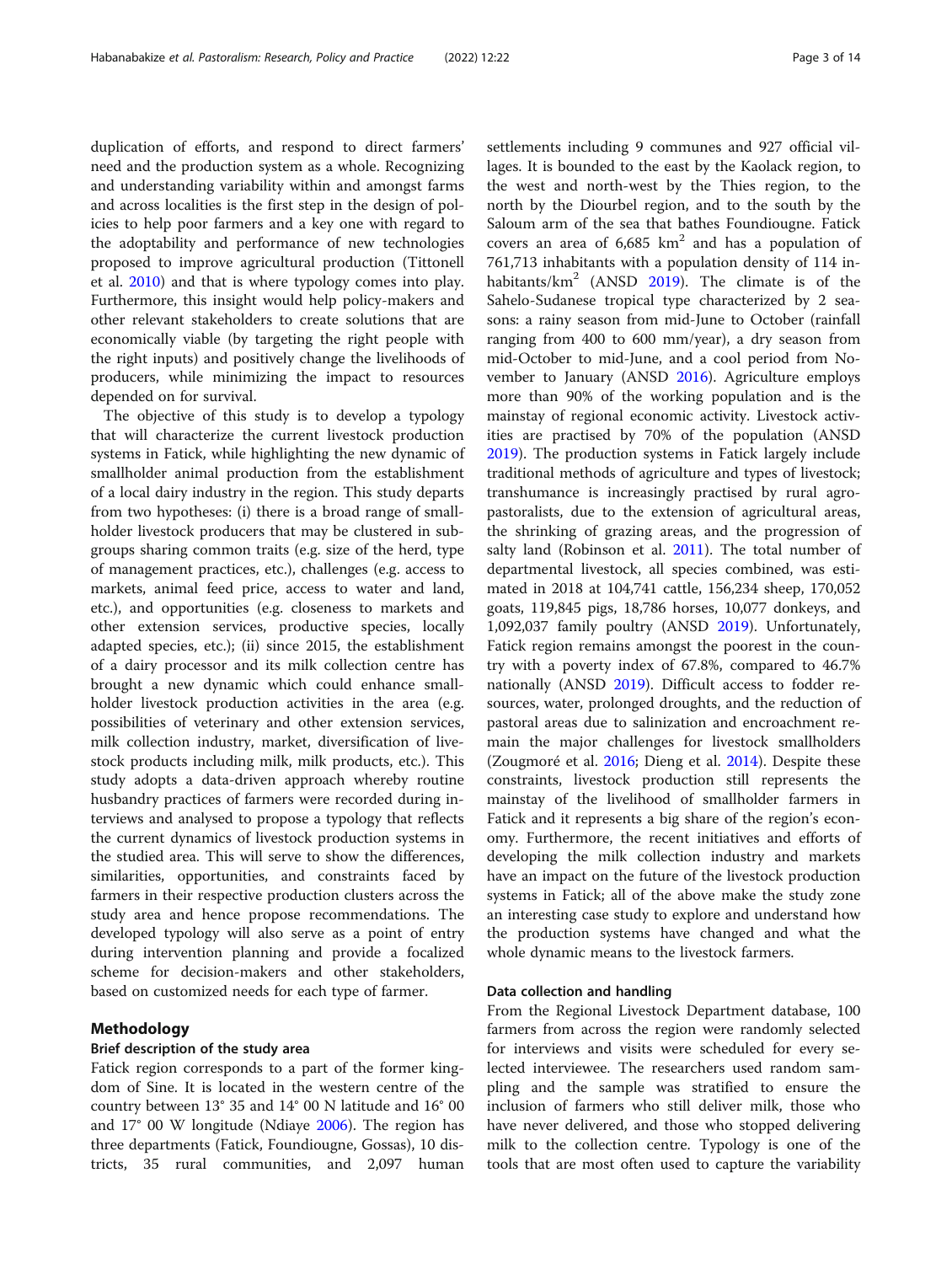of farming systems (Alvarez et al. [2014](#page-12-0)). Typology is thus that process of artificially stratifying farms into subsets or groups that are relatively homogenous according to specific criteria, e.g. have broadly similar resource bases, enterprise patterns, livelihoods, and constraints (Kuivanen et al. [2016](#page-13-0)). In research for development projects, typologies are useful to derive the best-fit farm adjustments, improved policies and innovations in order to meet the specific project goals and farmers' needs. First, in order to capture the farming system diversity and to respond to the research question, the researchers made sure to include all 9 sub-regions of Fatick for interviews to ensure the representations of all the existing farming systems (agro-pastoralists, transhumant, and milk specialized producers; Table 1). It is very important to understand that livestock producers in Senegal and specifically in the studied region are ethnically named after their traditional livestock production occupation. For example, "Peuls" (Fulani in other countries of West Africa) are known to be pastoralists by vocation, while "Serer" are agro-pastoralists but these are ethnic appellations and they cannot be used as such to represent farming system types. Second, in order to capture different farmer's situations as it relates to the dynamic brought in the area by the dairy processor, the researchers also ensured the inclusion of farmers who still deliver milk, those who have never delivered, and those who stopped delivering milk to the collection centre (Table 1). Additional interviews were conducted with 3 technical persons at the milk collection centre who oversee the liaison between producers and the dairy processor (i.e. they support milk collection, record keeping, technical aspects, etc.). The additional information provided by these local experts and technicians provides contextual elements to our results specifically regarding the dynamic of the milk collection industry in Fatick region and will be used in our manuscript to support the discussion. Data collection took place from December 2019 to January 2020. Figure [1](#page-4-0) and Table 1 respectively show the eight communes where the survey was conducted, and the categories of producers interviewed. These communes cover an area of  $1,341.75$  km<sup>2</sup> and straddle the departments of Fatick

communes (Fatick and Diakhao) and seven rural communes (Fissel, Diarrère, Patar, Niakhar, Tattaguine, Diouroup, and Mbélacadiao). A semi-structured qualitative research method was adopted, wherein the farmers were interviewed to describe their daily farming experience. The survey questionnaire was designed to capture biophysical (e.g. land size, crops, herd size, etc.), socio-economic (included characteristics of the household head (name, age, gender, and marital status), sources of income, land use patterns, use of/access to inputs, food security, livestock system, links and distances to nearby markets, and production orientation, etc.), and managerial aspects (e.g. reproduction techniques, feeding, animal housing, nutrient input use, transhumance, etc.). Like noted by other researchers, that survey approach allows to capture all the components of the farm and their interactions within the farming system they are located in (Alvarez et al. [2014](#page-12-0)). Farm visits allowed some additional checks, for instance on field area cultivated, tools owned, livestock kept (breeds, number, etc.), and crops grown amongst other things. Prior to conducting the research, the project went through both internal and external ethical approval processes.

and Mbour. They are divided between two urban

In previous literature, smallholder farms have been characterized by demographic data, herd structure and size, facilities and machinery, feeding management, reproductive and milking production, health management, supply of inputs, area under cultivation, usage of fertilizer, and usage of concentrates, markets, prices, and income from livestock activities, etc. (Lowder et al. [2016](#page-13-0); Muriuki and Thorpe [2001](#page-13-0); Herrero et al. [2014;](#page-12-0) Swai et al. [2014\)](#page-13-0). Based on precedent and the context of livestock farmers in the studied area, we designed a survey questionnaire to collect information on production activities at different levels. Variables in the questionnaire were both categorical and quantitative in nature and included land use, surface area, use of concentrates and fertilizers, herd size, income, prices, production capacity, reproduction, production diversity, weather adaptation, diseases, feeding, and markets. Missing data

Table 1 Sample description

| <b>Category of livestock farmers</b> | Milk delivery to the dairy processor | <b>Number of interviewees</b> |
|--------------------------------------|--------------------------------------|-------------------------------|
| Agro-pastoralist                     | Delivering                           | 21                            |
|                                      | Not delivering                       | 30                            |
| Transhumant                          | Delivering                           | 21                            |
|                                      | Not delivering                       | 20                            |
| Milk specialized                     | Delivering                           | 8                             |
|                                      | Not delivering                       |                               |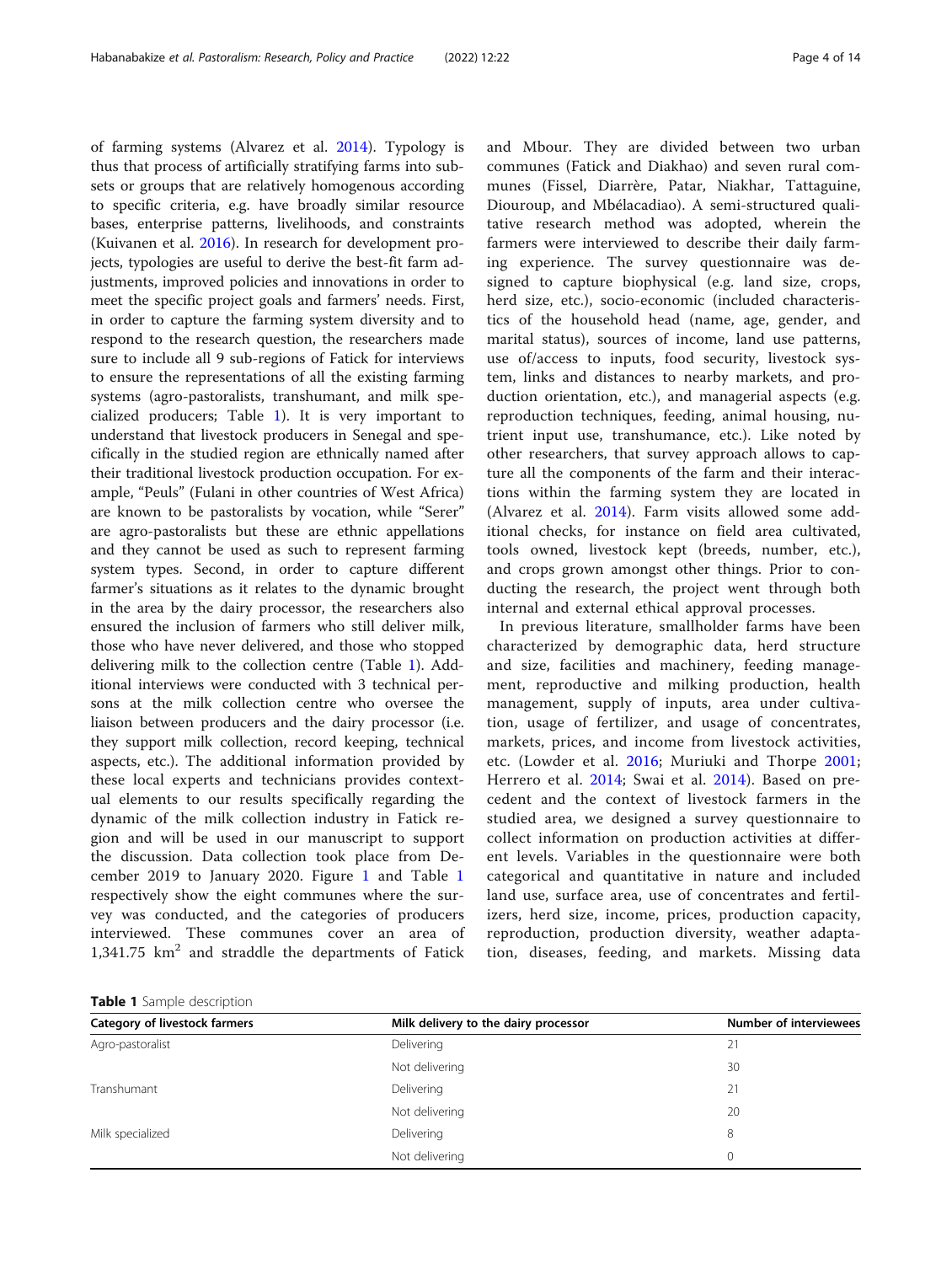<span id="page-4-0"></span>

occurred in questions that were not required to be answered because of answers given on previous questions (for example, if farmers answered "no" for selling milk, they were not asked at how much they sold milk or which quantities, etc.). This was considered a non-applicable condition and missing data in these cases were imputed as "non-applicable". For categorical answers, non-applicable was considered its own category. For quantitative answers, missing data due to non-applicable condition were found in purchase of fodder or crop residues (mean ± SD: 119,238.1 ± 173,486.3 CFA), distance to markets  $(3.59 \pm 6.54 \text{ km})$ , veterinary cost  $(21,053.2 \pm 18,470.4 \text{ } CAF)$ , total food cost (505,872.9 ± 1271691.9 CFA), forage production cost  $(111,300.0 \pm 150,474.8 \text{ CFA})$ , and income all crop activities  $(368,736.9 \pm 734,893.2 \text{ CFA})$ . For these cases, the variables were first binned into three levels based on mean, standard deviation (below average, average, and above average), and the missing data was imputed as "non-applicable". The average level was considered to be within the range of mean  $\pm$  0.5 times the standard deviation, whereas the below- and above-average levels were lower and greater than this range, respectively.

#### Statistical analysis

All statistical analyses were carried out using the R software (R Core Team [2019](#page-13-0)). Multiple factor analysis (MFA), followed by hierarchical and k-means clustering methods, was used in this study. The MFA methodology is appropriate to analyse survey data in which there is only one categorical answer by respondent per question and questions are organized into groups based on the theme they cover (Abdi et al. [2013\)](#page-12-0). However, in our study, we had both categorical and quantitative (i.e. numerical) answers. Therefore, an extension of the MFA, which was developed to accommodate both types of answers (Chavent et al. [2017a\)](#page-12-0), was used in this study. The MFA was carried out using the function MFAmix from the R package PCAmixdata (Chavent et al. [2017b\)](#page-12-0).

The factor loads were extracted from the MFA and used to cluster farmers using the function HCPC from the R package FactoMineR (Le et al. [2008](#page-13-0)), which was adapted to work on the MFA output from the R package PCAmixdata (Chavent et al. [2017b](#page-12-0)). First, hierarchical clustering using Ward's minimum variance method was conducted to establish the number of clusters, which was defined based on inertia gain, and medoids (Borcard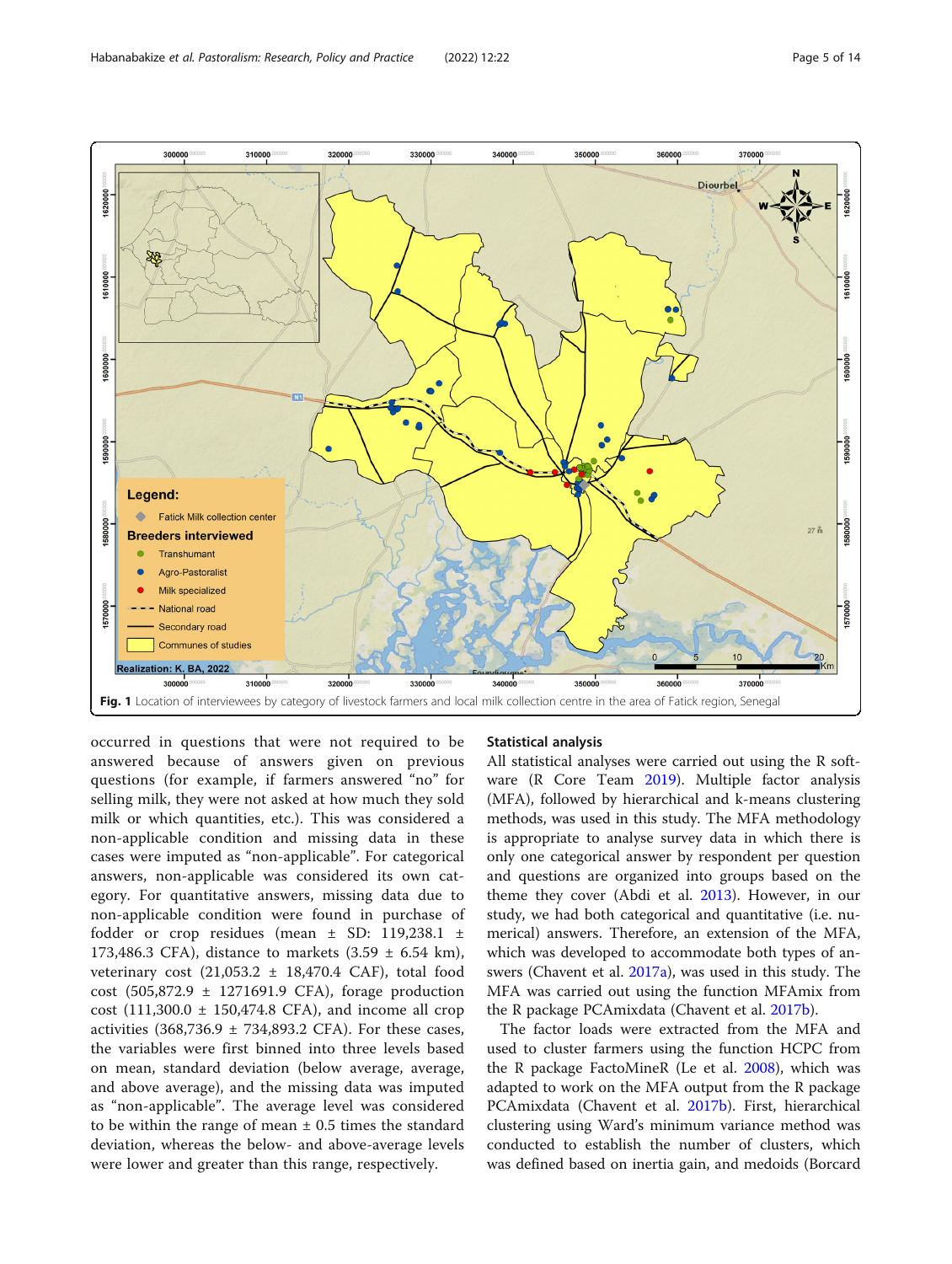et al. [2018\)](#page-12-0). Both of these parameters were then used in the k-means clustering algorithm (Balijepally et al. [2011](#page-12-0)) using the Euclidean distance. This two-step clustering approach ensures the reliability and consistency of the cluster solution (Balijepally et al. [2011;](#page-12-0) Borcard et al. [2018](#page-12-0)).

Chi-squared ( $\alpha$  < 0.05) and one-way ANOVA ( $\alpha$  < 0.05) tests were used to evaluate the association between clusters and categorical and quantitative variables, respectively. A total of 43 variables were found to be statistically different between clusters. Therefore, the  $\nu$ -test was used to rank the statistically significant variables based on their relevance in describing each cluster. The v-test indicates the extent to which a variable within each cluster differs from the overall average, in which higher values are associated with greater extent and, therefore, greater relevance (Husson et al. [2017](#page-13-0)). In this study, we selected the top five categorical and numerical variables with the greatest absolute  $\nu$ -test value to describe each cluster. This kind of methods allows capturing the complexity of farming systems by considering, at the same time, numerous farm dimensions and then highlighting the ones that explain more the farm diversity (Alvarez et al. [2014\)](#page-12-0).

#### Results

## Result descriptions

A multiple factor analysis of the data showed the existence of 3 farm clusters (i.e. types) amongst the surveyed producers (Fig. 2). This analysis aimed at establishing a data-driven typology of the studied farms based on farmers' everyday practices. Amongst the 43 most significant variables that described differences across farms, 10 variables with the highest  $\nu$ -test were retained as the

best descriptor for each identified cluster. The sub-set of farmers found in the intersection of clusters and the outliers within the same cluster (example: SN-SOP 54 from cluster 1, SN-SOP 84 from cluster 2, etc.; Fig. 2) suggested similarities in practice amongst farmers from different clusters at one end and differences amongst farmers within the same cluster at the other end. In other words, clusters represent farmers with the most similar practices. Being in the same cluster did not mean that practices are 100% identical amongst producers, and being in different clusters did not mean producers have no similarity in practice.

Cluster 1 was comprised of farmers that used more hours for grazing compared to the overall average grazing hours across producers (cluster 1 vs overall, mean  $\pm$  SD:  $10.1 \pm 2.99$  vs  $7.55 \pm 4.10$  h; Table [2\)](#page-6-0). The farms in this cluster displayed the lowest milk production per farm compared to the overall average  $(3.75 \pm 3.30 \text{ vs } 8.22 \pm 1)$ 7.94 L). The quantity of milk sold by farmers in cluster 1 was 5 times below the overall average ( $1.3 \pm 2.05$  vs  $5.26 \pm 1.05$ 7.20 L), while the average price per litre was below the general average (122.06 ± 179.54 vs 289.00 ± 203.81 CFA). The lack of responses to market-related questions was due to the majority of farmers in this group not selling milk. In fact, cluster 1 had 88% of all the farmers who were not selling milk (Table [3\)](#page-6-0). Furthermore, the average rate of cattle infections (number of infected animals per farm per year) in this cluster was higher compared to the general average of the overall sample (5.4  $\pm$  5.96 vs 3.25  $\pm$ 4.53). Farms in cluster 1 prioritize agriculture and use animal by-products to promote soil fertility with the use of crop residues and cultivated fodder for animal feeding. These farms had different species of animals, and their practices were generally sedentary.

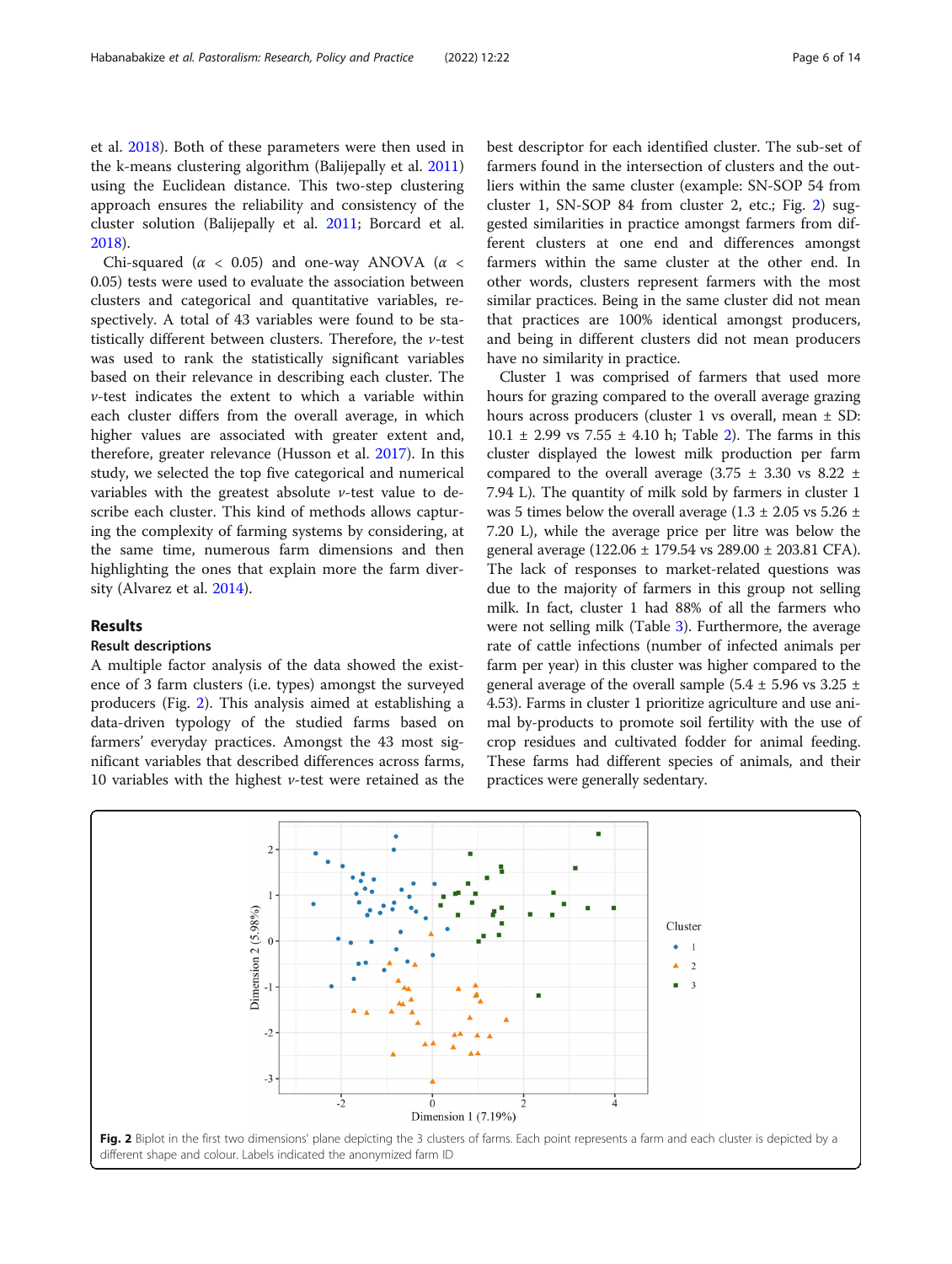| Variable                                 | v-test  | Cluster <sup>1</sup> | Overall <sup>2</sup> | <i>p</i> -value <sup>3</sup> |
|------------------------------------------|---------|----------------------|----------------------|------------------------------|
| Milk selling price <sup>4</sup> /L       | $-5.52$ | $150.6 \pm 191.91$   | $789.00 + 703.81$    | < 0.001                      |
| Grazing hours in rainy season            | 5.00    | $10.1 + 2.99$        | $7.55 + 4.10$        | < 0.001                      |
| Average litres of milk sold/day          | $-4.48$ | $1.3 + 2.05$         | $5.26 + 7.20$        | < 0.001                      |
| Average litres of milk produced/farm/day | $-4.34$ | $4.0 \pm 3.32$       | $8.22 + 7.94$        | < 0.001                      |
| Number of infected cattle <sup>5</sup>   | 3.87    | $5.4 + 5.96$         | $3.25 + 4.53$        | < 0.001                      |

<span id="page-6-0"></span>Table 2 Top 5 relevant quantitative variables that best describe the 40 farms from cluster 1. Overall sample = 100 farms

 $1$ Mean  $\pm$  standard deviation on cluster

 $2$ Mean  $\pm$  standard deviation on overall data

<sup>3</sup> Overall vs cluster ( $\alpha$  < 0.05)<sup>4</sup> Average number of infecter

Average number of infected cattle/year (all diseases included)

5 Average market price regardless of buyer type

Cluster 2 was characterized by farms with land access below the general average (cluster 2 vs overall, mean ± SD:  $2.5 \pm 2.60$  vs  $5.2 \pm 5.32$  ha; Table [4\)](#page-7-0) and thus also had a crop land area 3 times lower than the overall average  $(0.90 \pm 2.33 \text{ vs } 3.3 \pm 4.84 \text{ ha}; \text{Table 4}).$  $(0.90 \pm 2.33 \text{ vs } 3.3 \pm 4.84 \text{ ha}; \text{Table 4}).$  $(0.90 \pm 2.33 \text{ vs } 3.3 \pm 4.84 \text{ ha}; \text{Table 4}).$  In this cluster, 93.8% of farmers resort to transhumance during the dry season. Artificial insemination was low, as the money spent per farmer for artificial insemination was half that of the overall average  $(5789.47 \pm 11,783.48 \text{ CFA})$ . The finding that only 13.6% of producers in cluster 2 use fertilizers and crop residues (Table [5\)](#page-7-0) was in accordance with only 3.1% of farmers in this group combining agriculture and livestock. In cluster 2, 87.5% of farmers did not answer these questions regarding crop diversity, suggesting that very few are participating in agricultural activities. This is consistent with the finding that producers in this group had the lowest average area of crop plantations compared to the overall average, again suggesting that many of them are not involved in agricultural activities. Farmers in this group sell milk at higher prices per litre compared to the overall average price of milk per litre across groups (393.4 ± 157.84 vs 289.0 ± 203.81 CFA)

Cluster 3 was characterized by farmers that sell more than 75% of all the milk they produce (cluster 3 vs overall, average  $\pm$  SD: 15.[6](#page-8-0)  $\pm$  0.64 vs 11.9  $\pm$  10.26 L; Table 6). The average milk produced/day/farm by producers in this

cluster was almost double that of the overall average (15.6  $\pm$  0.64 vs 8.2  $\pm$  7.94 L; Table [5\)](#page-7-0). Farmers in this cluster had cows that produced more milk per day on average than other farmers across the studied clusters  $(3.80 \pm 2.33)$ vs 2.22 ± 2.27 L). In cluster 3, 67.86% of farms had one or more exotic or cross-bred cow in the herd (Table [7](#page-8-0)). The average amount of money paid per farmer in this cluster for artificial insemination services was higher than the average amount of money paid by farmers in other clusters (27,803.57 ± 1,206.49 vs 16,715.00 ± 18,134.81 CFA). A sub-set of producers in this group was mixing livestock with agricultural activities. In cluster 3, 50% of producers made income from crop activities and had a greater income from crop activities than the average made by farmers in other clusters. Farmers in this group provided less opportunity for cows to graze compared to the overall average  $(4.6 \pm 4.10 \text{ vs } 7.5 \pm 4.10 \text{ h})$ . That finding was congruent with the practice that 67.8% of producers in this cluster mix grazing and indoor housing. In fact, this group of farmers shows low transhumance rates, as only 3.54% of producers reported using transhumance as an option during the dry season.

### **Discussion**

The analyses of surveys conducted with farmers provided crucial information to discuss the opportunities and

**Table 3** Top 5 relevant categorical variables that best describe the 40 farms from cluster 1. Overall sample  $n = 100$  farms

| Variable                                                        | v-test  | $Cla/Mod1$ (%) | Mod/Cla $2$ (%) | Overall (%) <sup>3</sup> | <i>p</i> -value <sup>4</sup> |
|-----------------------------------------------------------------|---------|----------------|-----------------|--------------------------|------------------------------|
| Type of buyers for farmer's products: no answers                | 6.30    | 89.3           | 62.5            | 28                       | < 0.001                      |
| Farmers reducing concentrate use for environment protection: no | $-5.96$ | 14.3           | 20.0            | 56                       | < 0.001                      |
| Distance to markets: no answers                                 | 5.80    | 76.3           | 72.5            | 38                       | < 0.001                      |
| Selling agreement with buyers: no answers                       | 5.64    | 88.0           | 55.0            | 25                       | < 0.001                      |
| Farmers selling milk: no                                        | 5.64    | 88.0           | 55.0            | 25                       | < 0.001                      |

<sup>1</sup>Proportions of farms with that answer in cluster 1 out of the overall number of farms with the same answer (e.g. out of the 28 farms, 89.3% of them gave the "no answer" response to the question "Type of buyers for farmer's products") <sup>2</sup>

<sup>2</sup>Proportions of farms in cluster 1 with that answer out of the number of farmers in cluster 1 (e.g. 62.5% of the 40 farms in this cluster gave "no answer" to the question "type of buyers for farmer's products")

 $3$ Proportions of farms with that answer out of the total number of surveyed farms (N=100)

<sup>4</sup>Overall vs cluster ( $\alpha$  < 0.05)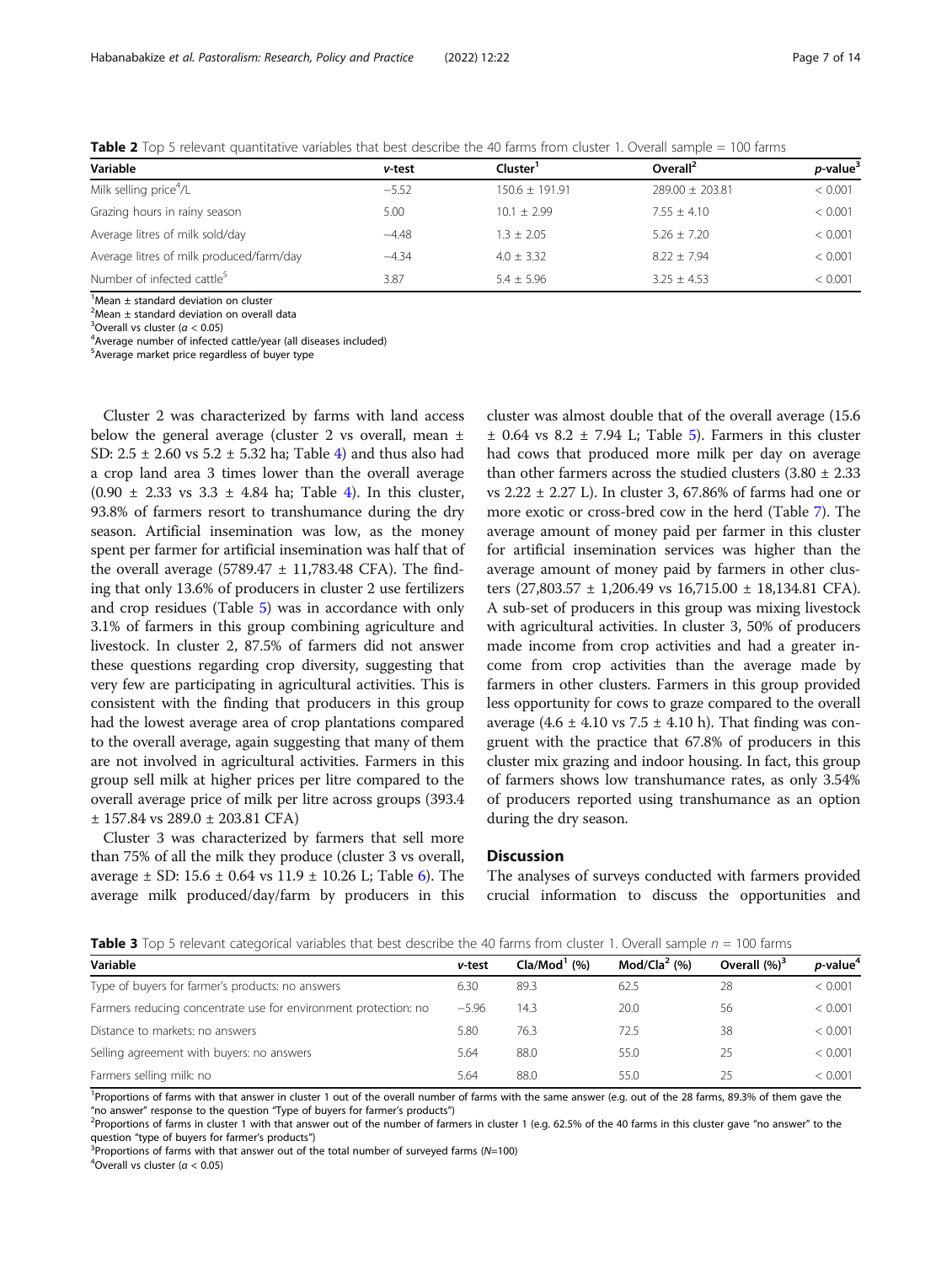| Variable                                            | v-test  | Cluster'            | Overall <sup>2</sup> | <i>p</i> -value <sup>3</sup> |
|-----------------------------------------------------|---------|---------------------|----------------------|------------------------------|
| Total surface occupied by farmers' home (ha)        | $-4.21$ | $1.3 + 0.78$        | $2.0 + 1.13$         | < 0.001                      |
| Cost of artificial insemination (CFA <sup>4</sup> ) | $-3.70$ | $6875.0 + 12546.79$ | $16715.0 + 18134.81$ | < 0.001                      |
| Total surface of land/farm (ha)                     | $-3.52$ | $2.5 + 2.60$        | $5.2 \pm 5.32$       | < 0.001                      |
| Milk selling price <sup>5</sup> /L                  | 3.50    | $393.4 + 157.84$    | $789.0 + 703.81$     | < 0.001                      |
| Crop land area (ha)                                 | $-3.35$ | $0.9 + 2.33$        | $3.3 + 4.84$         | < 0.001                      |

<span id="page-7-0"></span>Table 4 Top 5 relevant quantitative variables that best describe the 32 farms from cluster 2. Overall sample  $n = 100$  farms

 $1$ Mean  $\pm$  standard deviation on cluster

 $2$ Mean  $\pm$  standard deviation on overall data

<sup>3</sup> Overall vs cluster ( $\alpha$  < 0.05)<sup>4</sup> West African currency

West African currency

<sup>5</sup> Average market price regardless of buyers

challenges encountered by farmers in their respective clusters. The impact of the implementation of a dairy processor and its milk collection centre in Fatick on the dynamic of smallholder livestock production activities has also been discussed in this section using the collected data and the contextual elements provided by the technical persons of the milk collection centre. This section will also discuss the challenges and opportunities presented by different farmer clusters and specific recommendations tied to the need of each cluster will be proposed.

## Cluster 1: Agro-pastoralists whose primary activity is agriculture which can be associated with animal breeding in remote areas without proximity to services provided by a dairy processor and its milk collection centre

The strengths of farmers in cluster 1 are found in their mixed production systems. These are diverse production systems with different animal species (cattle, small ruminants, poultry, donkeys, and horses) and crops (subsistence crops, vegetables), which is an important aspect in the context of smallholder income diversification. Furthermore, mixed farming-livestock production systems support the use of organic fertilizers and manure, use of crop residues to feed animals, and reduced overreliance

on the use of industrial feeds and inorganic fertilizers. These are good practices that have proven to be effective not only in land conservation but also in GHG mitigations if used efficiently (Robinson et al. [2011](#page-13-0)). In contrast, the results also showed that producers of this cluster had the lowest milk production per farm, lowest access to markets, and higher rates of animal diseases compared to farmers from other clusters. Though there could be other factors associated with animal husbandry practices that explain the lowered milk production, it is worth noting that producers of this cluster are agropastoralists. While the primary vocation of these producers is agriculture, over the years, they have learnt to take advantage of the co-existence of livestock production and agriculture. In that regard, these producers are known to have small animal herds, and so the limited quantities of milk produced are mostly reserved for household consumption. Furthermore, the position of these farms in deep remote rural areas devoid of infrastructure (i.e. electricity, roads, and cooling facilities) and far from services (i.e. extension advice, markets, and veterinary care offered by the dairy processor or other service providers) may explain the low selling capability and high rate of animal disease found in this cluster.

| Variable                                                       | v-test  | $Cla/Mod1$ (%) | Mod/Cla $2$ (%) | Overall $(%)^3$ | <i>p</i> -value <sup>4</sup> |
|----------------------------------------------------------------|---------|----------------|-----------------|-----------------|------------------------------|
| Feeding systems: animals mostly in transhumance                | 8.12    | 75.6           | 96.9            | 41              | < 0.001                      |
| Drought response: transhumance                                 | 7.73    | 75.0           | 93.8            | 40              | < 0.001                      |
| Crop diversity <sup>5</sup> : no answers                       | 7.21    | 75.7           | 87.5            | 37              | < 0.001                      |
| Farmers applying combination of agriculture and livestock: yes | $-7.21$ | 1.9            | 3.1             | 53              | < 0.001                      |
| Use of fertilizers and crop residues: yes                      | $-6.90$ | 7.8            | 15.6            | 64              | < 0.001                      |

**Table 5** Top 5 relevant categorical variables that best describe the 32 farms from cluster 2. Overall sample  $n = 100$  farms

<sup>1</sup>Proportions of farms with that answer in cluster 2 out of the overall number of farms with the same answer (e.g. out of the 41 farms, 96.9% of them gave the "animals mostly in transhumance" response to the question "Feeding systems") <sup>2</sup>

<sup>2</sup>Proportions of farms in cluster 1 with that answer out of the number of farmers in cluster 2 (e.g. 96.9% of the 32 farms in this cluster gave "animals mostly in transhumance" response to the question "Feeding systems") <sup>3</sup>

<sup>3</sup>Proportions of farms with that answer out of the total number of surveyed farms ( $N = 100$ )

 $^4$ Overall vs cluster ( $\alpha$  < 0.05)

<sup>&</sup>lt;sup>5</sup>Most producers in cluster 2 do not practise agriculture. "No answer" means that in most cases they had responded "no" to the previous question that asks whether they do agriculture or not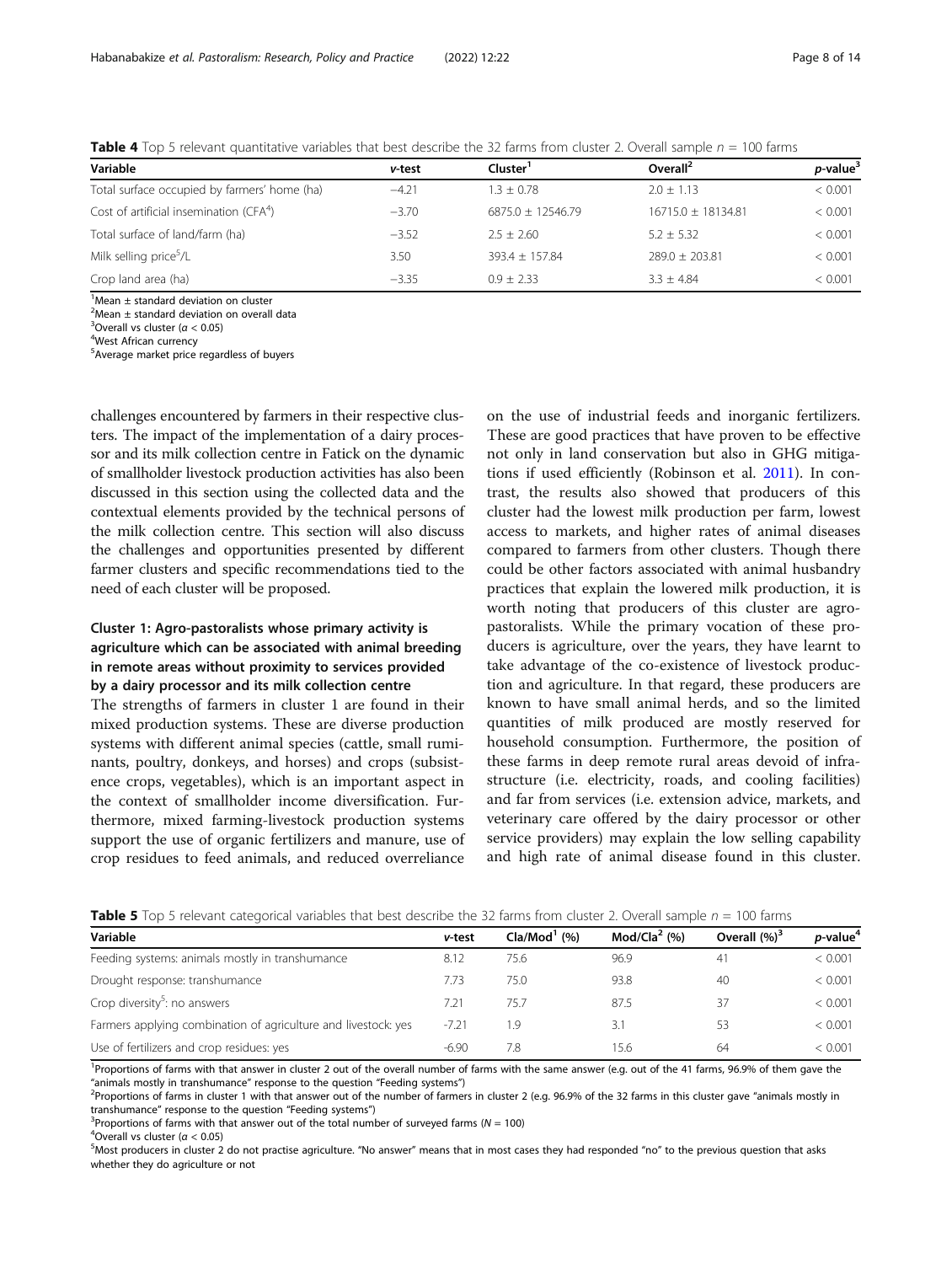| Variable                                            | v-test  | Cluster           | Overal <sup>2</sup>  | <i>p</i> -value <sup>3</sup> |
|-----------------------------------------------------|---------|-------------------|----------------------|------------------------------|
| Average milk production/farm/day (L)                | 5.73    | $15.6 + 0.64$     | $8.2 + 7.94$         | < 0.001                      |
| Average litres of milk sold/day                     | 5.71    | $11.9 + 10.26$    | $5.3 + 7.20$         | < 0.001                      |
| Grazing hours rainy season                          | $-4.50$ | $4.6 + 4.10$      | $7.5 + 4.10$         | < 0.001                      |
| Average milk production/cow/day (L)                 | 4.29    | $3.8 + 2.33$      | $2.2 + 2.27$         | < 0.001                      |
| Cost of artificial insemination (CFA <sup>4</sup> ) | 3.79    | 27803.6 ± 1206.49 | $16715.0 + 18134.81$ | < 0.001                      |

<span id="page-8-0"></span>**Table 6** Top 5 relevant quantitative variables that best describe the 28 farms from cluster 3. Overall sample  $n = 100$  farms

 $1$ Mean  $\pm$  standard deviation on cluster

 $2$ Mean  $\pm$  standard deviation on overall data

<sup>3</sup> Overall vs cluster ( $\alpha$  < 0.05)<sup>4</sup> West African currency

West African currency

Unsurprisingly, this has been a general trend amongst smallholder farmer settings in Senegal (Bernard et al. [2008](#page-12-0); Van den Broeck and Maertens [2017](#page-13-0)) and in the region of West Africa (Atta et al. [2015;](#page-12-0) Bernard et al. [2008](#page-12-0)). Similar trends have also been reported by researchers in East Africa (Jayne et al. [2010](#page-13-0)) and South Africa (Matsane and Oyekale [2014\)](#page-13-0). The dairy processor has been exploring solutions to extend its collection perimeters (i.e. using motor bikes with tanks), due to milk volumes being lower than the maximum capacity, said the liaison persons of the dairy. A group of producers in this cluster who reside in closer proximity have begun to benefit from the market and extension services provided by the dairy processor and its milk collection centre. The dairy processor sets limits on distances for milk collection to avoid milk quality deterioration and thus, farmers who reside further have yet to gain the advantages of the new dynamic brought by the facility. The biggest threat faced by farmers in this cluster is the heavy reliance on rain to support production activities. Unfortunately, Sahel region and Fatick area are zones where rain is limited and highly unpredictable, with prolonged drought and very fragile vegetation cover in addition to high levels of soil salinization (Zougmoré et al. [2016](#page-13-0)). These are serious threats to both milk and agriculture production activities of farmers in this group

and could partially explain the low milk production characterizing this cluster.

Despite the remoteness of producers in this cluster, the dairy processor has shown willingness to collaborate in milk collection but the low milk production has been a discouraging factor for the dairy processor to justify the logistics involved in collecting milk from rural areas. Farmers in this cluster require enhanced support to have stable and functional cooperatives or organizations that could enter into agreements with a third party like Kirene Dairy to facilitate access to inputs and services. Once these collaboration platforms are established and fully operational and by resolving the issues raised by the farmers, the extension and market services and inputs provided by the dairy processor (i.e. animal feeds, veterinary services, loans, etc.) could enhance production for the farmers while helping the dairy processor to meet its processing capacity. Finally, in the mixed production systems characterizing cluster 1, agroforestry practices may also be harnessed to play a role in water conservation and feed production. In addition to serving as animal feed, crops compete with trees to send roots deeper into the soil, and improve not only nutrient cycling but also the storage and retention of rainwater.

| <b>There</b> I also construct categories the most acceptance the Equation conster of our particle in the family |         |                |                 |                          |                               |  |
|-----------------------------------------------------------------------------------------------------------------|---------|----------------|-----------------|--------------------------|-------------------------------|--|
| Variable                                                                                                        | v-test  | $Cla/Mod1$ (%) | Mod/Cla $2$ (%) | Overall <sup>3</sup> (%) | <i>p</i> -value <sup>4</sup>  |  |
| Income from all crop activities: greater than average                                                           |         | 87.50          | 50.00           |                          | : 0.001                       |  |
| Type of farmer: animals mostly in transhumance                                                                  | $-5.06$ | 2.44           | 35,             | 41                       | $\stackrel{<}{_{\sim}} 0.001$ |  |

Drought response: transhumance −4.95 2.50 3.57 40 < 0.001 Possession of cross-breed and exotic species: yes 4.76 61.29 67.86 31 67.86 31 67.86 61.29 67.86 61.29 67.86 61.29 67.86 61.29 67.86 61.29 67.86 61.29 67.86 61.29 67.86 61.29 67.86 61.29 67.86 61.29 67.86 61.29 67.86 61.29 Feed system during rainy season: grazing and indoor housing −4.63 20.88 67.86 91 < 0.001

**Table 7** Top 5 relevant categorical variables that best describe the 28 farms from cluster 3. Overall sample  $n = 100$  farms

<sup>1</sup>Proportions of farms with that answer in cluster 3 out of the overall number of farms with the same answer (e.g. out of the 16 farms, 50% of them gave the "greater than average" response to the question "income from all crops activities") <sup>2</sup>

 $P$ Proportions of farms in cluster 3 with that answer out of the number of farmers in cluster 3 (e.g. 50% of the 28 farms in this cluster gave "greater than average" response to the question "income from all crop activities")

<sup>4</sup>Overall vs cluster ( $\alpha$  < 0.05)

<sup>&</sup>lt;sup>3</sup> Proportions of farms with that answer out of the total number of surveyed farms ( $N = 100$ )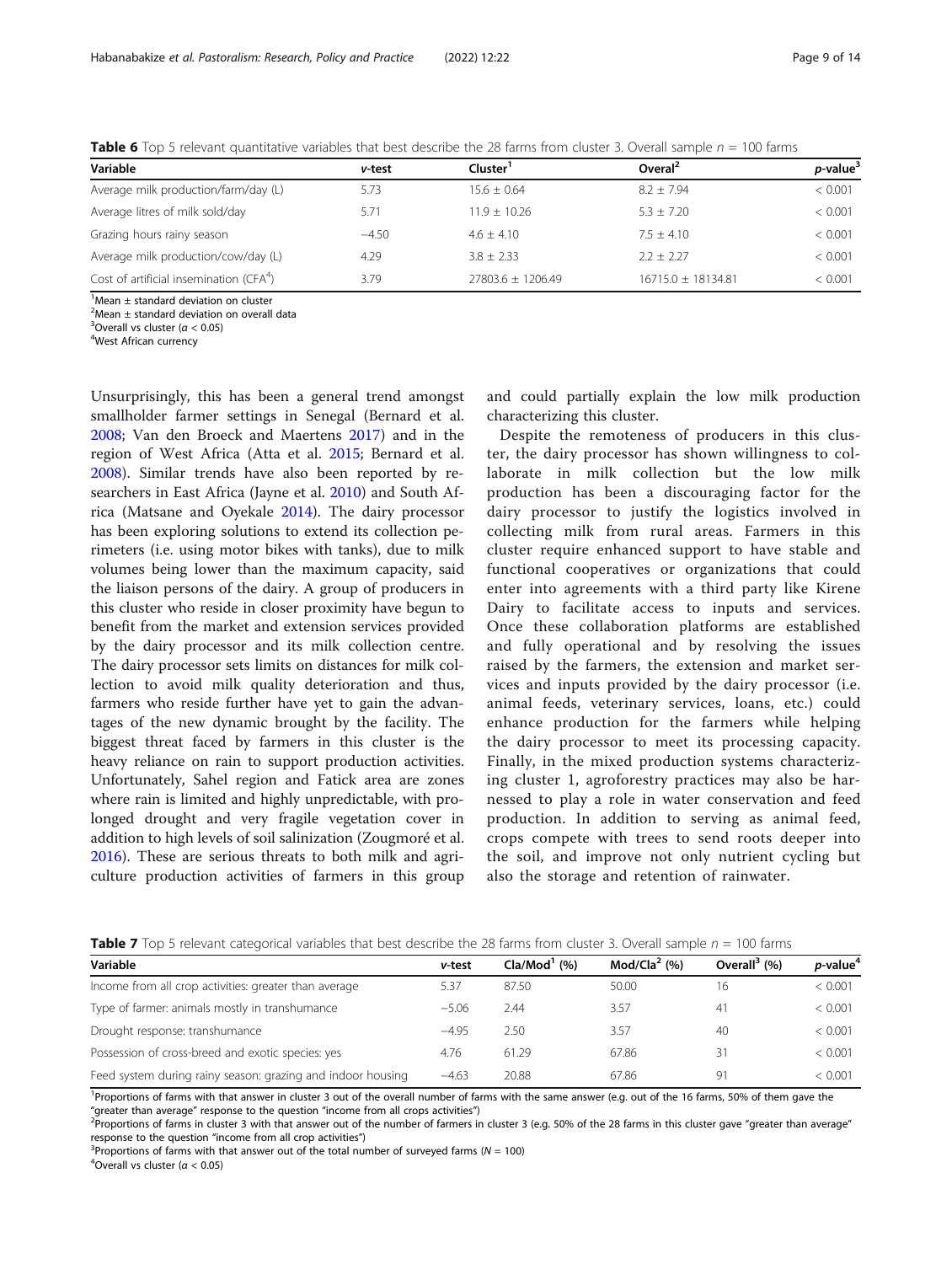## Cluster 2: Transhumant breeders located in peri- and urban areas whose primary activity is livestock production which can be associated with agriculture and with proximity to services provided by the dairy processor and its milk collection centre

Cluster 2 was mainly composed of farmers who use transhumance as an adaptation strategy to feed animals, due to the scarcity of resources and significant changes in weather conditions in the study area. Transhumance has been increasing in the region mainly due to shrinking of grazing areas at the expense of housing, extension of agricultural areas, and the progression of salty land (Robinson et al. [2011](#page-13-0)). This group of farmers includes the majority of pastoralists, who consider animals not only a source of saving but also as social status by maintaining their families "legacy as pastoralists". Hence, the majority of these producers own large animal herds. These farms have a wide range of animal species including cattle, small ruminants, and transportation animals such as donkeys and horses. Producers rely on communal grazing to feed animals through serial movements to regions where weather is favourable for grass. As a result, milk production decreases significantly during the dry months where grazing zones are almost non-existent in the region. This has been observed for pastoralists in West Africa, where producers have been forced to move to areas with greener pastures in the era of climate change as grazing zones progressively degrade (Manoli et al. [2014](#page-13-0); Adriansen [2008](#page-12-0); Turner et al. [2016](#page-13-0); Kitchell et al. [2014](#page-13-0); Boesen et al. [2014](#page-12-0) ). Farmers in cluster 2 prioritize milk production and sell milk at higher prices per litre compared to the overall average price across the sample population. This may be attributed to two key factors. First, the urban and peri-urban location of many farmers in this cluster serves as strategic access to diversified markets, road infrastructures, and basic equipment for milk transportation. This is congruent with the results from other studies in Senegal (Goldsmith et al. [2004](#page-12-0); Falletti [2012\)](#page-12-0), West Africa (Rischkowsky et al. [2006](#page-13-0)), and East Africa (Van der Lee et al. [2020\)](#page-13-0) where, despite other challenges in production, the proximity of producers to urban settings provides a competitive advantage to markets and access to basic infrastructures.

Second, the implementation of the dairy processor and a milk collection centre which serve as points of entry to farmers in Fatick region is believed to have brought a new dynamic to milk production activities amongst farmers especially those in cluster 2 who are the closest to the milk collection centre. As earlier mentioned, the data collection sample included farmers who actively work with the dairy processor, those who no longer work with it, and those who have never worked with it. This has allowed to explore all aspects of the new dynamic caused by the implementation of the dairy processor. The dairy processor has established a model whereby producers are subsidized with a package of inputs including animal feed, veterinary services, and training on animal husbandry practices. Farmers have to reimburse some of the inputs like animal feed in which case corresponding amounts are subtracted from their pay at the end of the month in their milk payment cycles. The dairy equipped the milk collection centre with motorcycles and basic quality testing tools to enable fast and reliable milk collection for farmers who reside far from the centre but in reasonable distances that prevent milk quality deterioration. Milk collection is performed on a daily basis for enrolled farmers. The farmers interviewed from all the 3 clusters showed a level of satisfaction with the system implemented by the dairy processor, but nearly all of them were not satisfied with the price being paid per litre of milk. Furthermore, some farmers have reported that at some point, the dairy processor was not consistently providing the animal feed and medication as promised at the beginning, but the dairy's liaison persons explained that this could happen due to the lack of consistency in some farmers' commitment where, after receiving the above benefits, no longer chose to deliver milk to the collection centre. Even if the dairy processor is considered by farmers in cluster 2 as a constant and sure market all year long, there are parallel markets (i.e. local markets from Fatick ville or nearby Dakar) which actually offer higher prices but they are very fragmented and inconsistent and are unable to buy the bigger volumes especially in months of production overflow. According to farmers, the local market price can go as high as 700 CFA/L compared to 350 CFA/L paid by the dairy processor, and that was another reason given by some farmers on why they stopped delivering milk to the processor. Overall, the implementation of the dairy processor and its milk collection centre in Fatick could be an avenue to the development of the smallholder livestock production sector in the region, by offering alternative means of income to conventional live animal selling and meat production. However, in order to have a win-win situation where farmers would have more incentives to the benefits from a stable market and access to inputs while the dairy processor could also benefit from the increased local milk production needed to meet its processing capacity, the noted barriers and issues raised by farmers will need to be eliminated. Establishing platforms of dialogue between producer representatives and the dairy processor with adequate tools (such as simple format buyer-seller agreements, etc.) may support mutual understanding and respect of the terms of collaboration, while also creating a long-term sustainable business environment. There has been evidence that creating connections between smallholder farmers and medium to large enterprises acts as a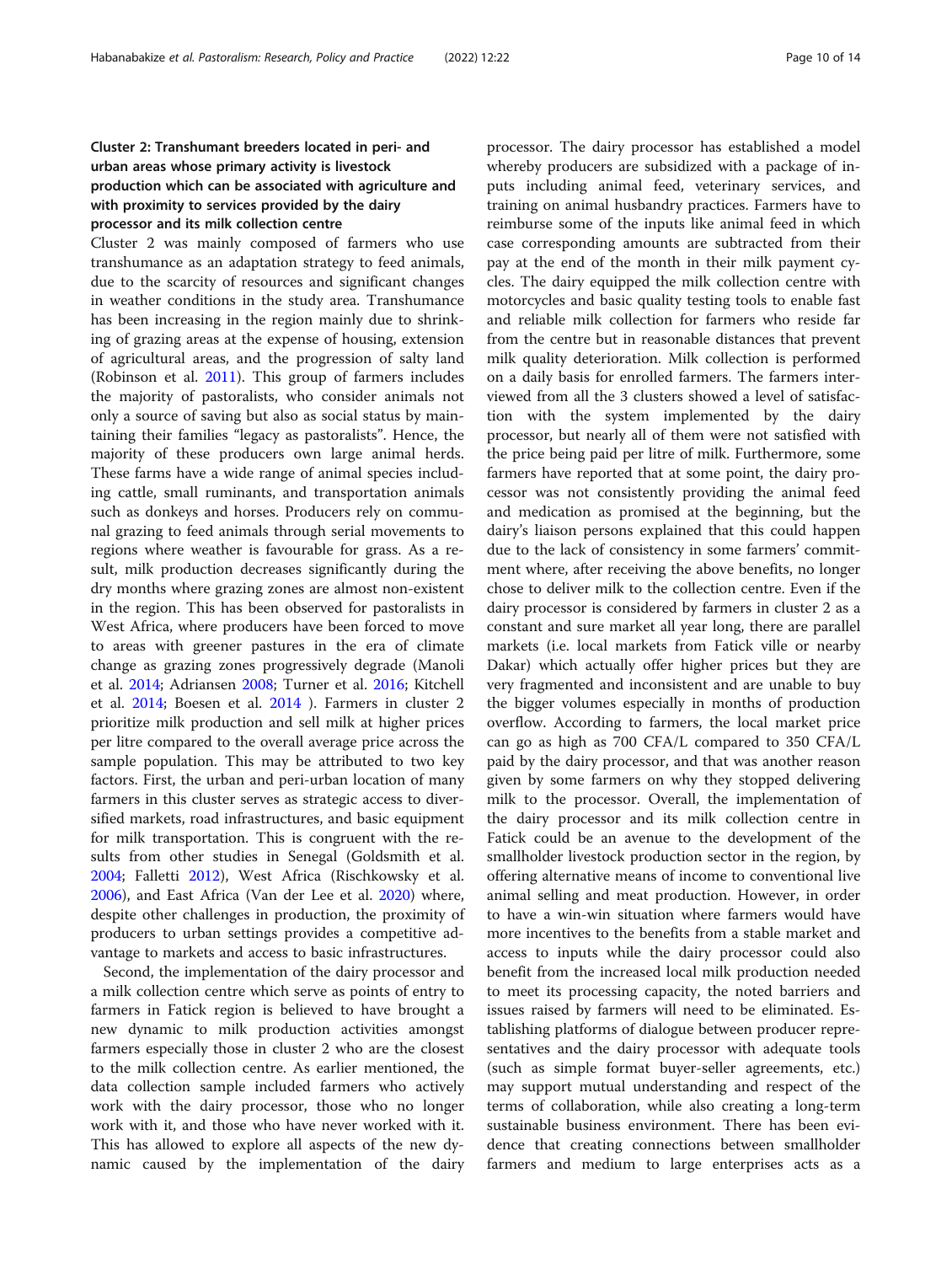powerful mechanism to improve input and output markets and other productivity-enhancing services for liquidity-constrained smallholders (Adu-Baffour et al. [2019](#page-12-0); Sims and Kienzle [2016](#page-13-0); Corniaux et al. [2014\)](#page-12-0). The role of the government in this process is crucial to create an enabling environment for producer and processor organizations and provide vertical coordination between them. The development of infrastructure, such as cooling and collection centres, should also be enhanced through public-private partnerships.

Another important characteristic of cluster 2 was the lowest access to land and crop land compared to other farmer clusters. The position of many producers in urban and peri-urban areas of Fatick region provides a competitive advantage in the aspects discussed previously, while also presenting with disadvantages. In Fatick urban and peri-urban areas, land and water (surface water and wastewater) usable for production activities are scarce resources due to competing outputs (including infrastructure development and household activities). Even when farmers owned land, the proper land title documents were often not in possession. This makes it difficult for farmers to plan investments in production activities, especially in the context of cities where regulations for land use require proper documentation. Despite the land scarcity, some urban farmers in cluster 2 adopted sedentary practices where few animals were kept at home and in the vicinity in case of emergencies (i.e. selling live animals, meat, or manure in urgent situations that required money at home), while others were mostly mobile (transhumance). Animals kept at home grazed during the day in the outskirts of the city with some kept in the fields at night and others brought back home. A shepherd would be employed, responsible for the conduct and maintenance of the livestock.

## Cluster 3: Specialized milk producers located in periurban and rural areas of Fatick region with consistent and all-year-round milk production sell high quantities to the dairy processor and the remainder to parallel markets

Cluster 3 was characterized by farmers that sell more than 80% of the produced milk. Farmers of this cluster benefit from the dynamic of the dairy processor and its milk collection centre by selling the greatest quantities of produced milk. Consistent with the other two clusters, farmers in cluster 3 reiterate that a portion of the milk produced is reserved for parallel markets that offer better prices. It is beneficial for farmers and the dairy processor to build and sustain positive business relationships and maintain consistent production and markets that profit both parties. That being said, the parallel markets remain an attractive option for farmers during the dry season when the demand is usually higher than the supply, which again explain the discontentment of farmers regarding the buying prices of the dairy processor. However, it is worth noting that during the overflow period, the parallel markets (preferred by farmers) are unable to buy the available quantities and that is the time when farmers rely on the dairy processor for milk selling.

Cluster 3 also consists of farmers whose average milk production/day/farm is nearly double that of the overall population average. Their cows produce more milk per day on average than all other farmers across clusters. Animals in this cluster remain stalled the majority of the time and from there consistently produce milk all year long. Animal feeds are predominantly industrial concentrates with a supplement of crop straws. Farmers try to maintain access to veterinary care services. The higher milk production may be attributed to the fact that farmers mainly own either pure exotic breeds (such as Holstein, Jersey, Montbeliard) or cross-breeds, which are believed to produce higher amounts of milk compared to local breeds (Seck et al. [2016](#page-13-0); Niemi et al. [2016;](#page-13-0) Magnani et al. [2015](#page-13-0)). Most of the producers fall in the category of socio-professional workers, politicians, retired senior public servants, or other private people with sufficient economic means, advanced education levels, and good networks that enable them to mobilize resources that help to intensify production. It is likely that farmers in cluster 3 gain the most from the implementation of the dairy processor, by facilitating their transition from traditional breeders who were raising animals and producing milk largely for household consumption. The motivation of a permanent market offered by the dairy processor and accompanied extension services assured this group to invest in business-oriented milk production by leveraging their access to resources and socialprofessional status. Finally, it is important to realize that the wealth status of farmers has a considerable influence on their production strategies: from the breed choice and type of feeds to the adopted management practices. The results suggest that farmers in cluster 3 are wealthier than farmers in other clusters and that could explain why for example, as opposed to other farmers, they have access to expensive exotic breeds, they stall their animals and have consistent access to veterinary services.

The main challenges faced by the farmers of cluster 3 are the high production costs and the difficulty of maintaining the needs of exotic breeds less adapted to local climatic conditions. Exotic cows are also at risk from high vulnerability to local weather conditions, by lacking resistance to heat, humidity, tropical diseases, and parasites (Wilson [2018;](#page-13-0) Seck et al. [2016](#page-13-0); Niemi et al. [2016](#page-13-0); Magnani et al. [2015](#page-13-0)). Environmental modifications, water, and feed management strategies have all proved to be helpful in alleviating and encountering the stress for exotic animals across the tropics (Renaudeau et al. [2012](#page-13-0)). The design of animal facilities (shape, orientation,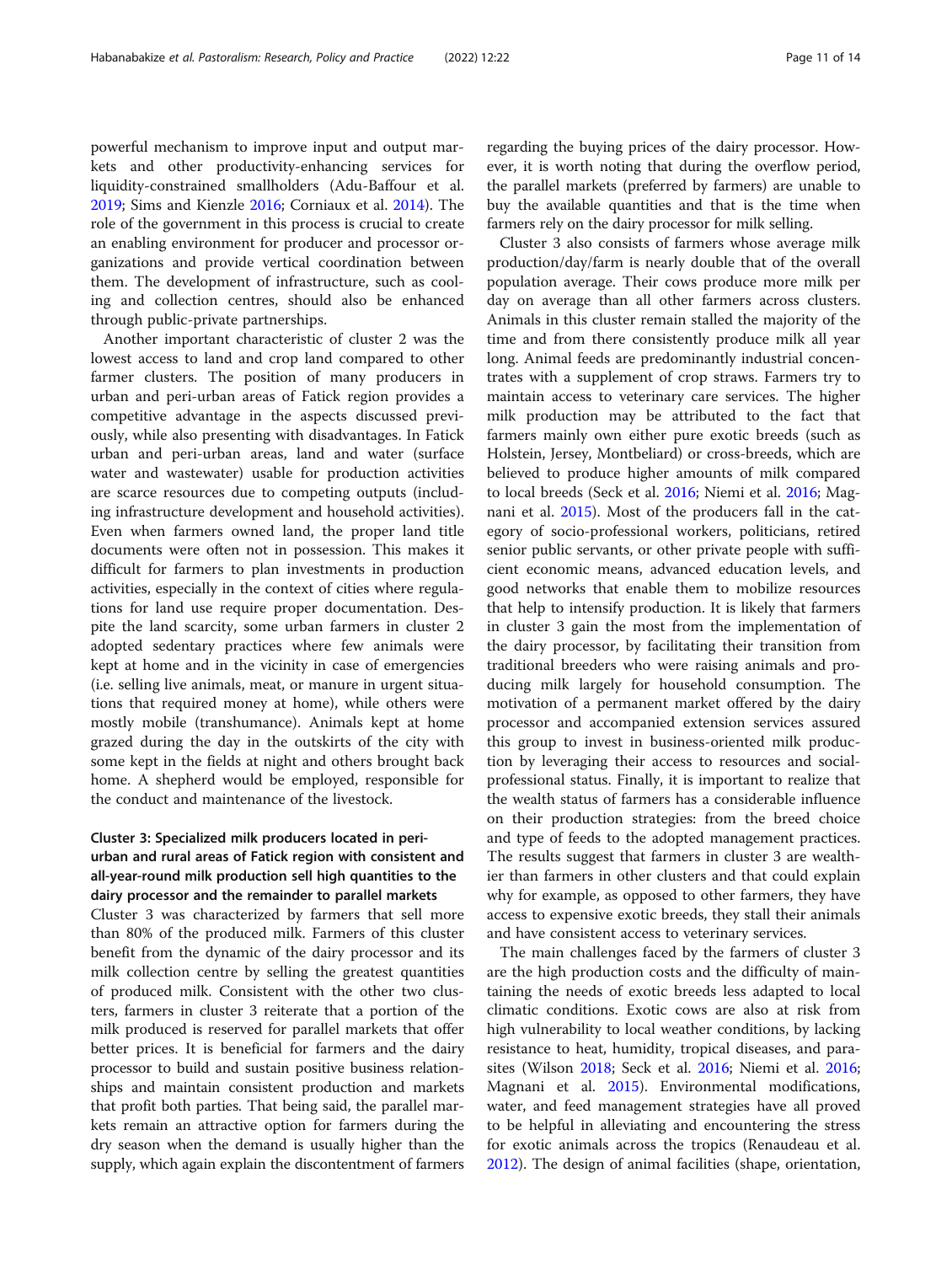thermo-physical properties of construction materials, ventilation, opening facilities, etc.), genetic selection for more heat-tolerant cattle, and adaptation of feeding strategies to balance water, nutrients, and electrolyte intake (for example by providing more minerals and vitamin to meet the special needs) are all suggested to be amongst the primary means of reducing adverse effects of the environment on these animals (Renaudeau et al. [2012](#page-13-0); West [2003](#page-13-0)). Animal feed (most of which are industrial concentrates) and veterinary costs account for more than 70% of production expenditures. Forage production in the area is limited by lack of land and scarcity and high cost of water resources. Adopting supplements that do not harm the environment and which can be locally sourced may be one solution to overcome the feed scarcity challenges faced by farmers in this cluster. For example, water ferns (such as Azolla caroliniana) are being cultivated in ponds by farmers in India to provide extra protein to cattle and goats fed on protein-deficient elephant grass (Pennisetum purpureum) Eisler et al. [2014](#page-12-0)). No foreseeable preventative factors would stop the same solution from being explored in Senegal, given that water ferns are able to grow in tropical climates. Other plant extracts may also be explored, which can alter the rumen microbial population to use nitrogen and energy more efficiently and lead to increased meat and milk production with proportionally less by-product greenhouse gas and ammonia (Eisler et al. [2014](#page-12-0)). The economic and physiological benefits of cross-breeding when combined with good animal management practices have been well documented as a successful strategy in Senegal (Marshall et al. [2020](#page-13-0); Niemi et al. [2016;](#page-13-0) Seck et al. [2016](#page-13-0)) and in the regions of Mali, Benin (Traoré et al. [2017](#page-13-0); Ahozonlin et al. [2019\)](#page-12-0), and East Africa (Wilson [2018\)](#page-13-0), amongst others. In that regard, farmers in this cluster would benefit from government and private sector initiatives that promote the adoption of new breeding strategies and other technological options to help them sustain production at good levels to satisfy the ever-growing market.

#### Conclusion

This study revealed the existence of three types of livestock production systems in Fatick. While practice differences amongst clusters (types) were found, it is worth noting that some practices (i.e. transhumance and communal grazing) were maintained across clusters to different degrees. Farmers in cluster 1 were primarily agropastoralist and constrained by remote access to markets, inputs, and other infrastructures. Farmers in cluster 2 were primarily transhumant and constrained by a scarcity of land and fodder resources. High cost of production and susceptibility of exotic breeds to diseases were the main challenges faced by farmers in cluster 3.

Prolonged droughts, soil salinization, and other extreme weather events are generally reported throughout the literature to be common challenges that affect production activities in the area and across clusters. This study also explored the new dynamic in the livestock production sector of Fatick region brought by the implementation of a dairy processor and its milk collection centre. These facilities offer a package of extension services and a consistent market opportunity for rural and urban livestock producers. New business partnerships not only allowed farmers to generate alternative resources to sustain livelihood levels, but were also necessary to increase local milk production in line with the processing capacities of the dairy processor. This study also highlighted an existing disconnection in the agreements and expectations of both parties, especially in the price determination processes. This will require the establishment of platforms for dialogue between producer representatives and the dairy facilities to build more sustainable partnerships. A community of practice that gathers local key stakeholders to discuss issues and opportunities surrounding the sector, while also sharing individual experiences, could foster a more resilient livestock production sector in Fatick. Future studies in the area should explore sustainable approaches to establish win-win collaborations between producers of different scales and agroindustries, wherein both parties become partners who respond to the needs of involved stakeholders.

#### Abbreviations

ANOVA: Analysis of variance; GDP: Gross Domestic Product; HCPC: Hierarchical clustering on principal components; IFC: International Financial Corporation; MFA: Multiple factor analysis; NASD: National Agency of Statistics and Demographics Agence Nationale de la Statistique et de la Démographique-ANSD ; PCA: Principal component analysis; SD: Standard deviation; vs: Versus; CFA: "Communauté Financière d'Afrique"

#### Supplementary Information

The online version contains supplementary material available at [https://doi.](https://doi.org/10.1186/s13570-022-00234-8) [org/10.1186/s13570-022-00234-8.](https://doi.org/10.1186/s13570-022-00234-8)

Additional file 1. Supplemental material: Descriptive statistics of additional characteristics describing the 3 livestock production clusters. Average ± SD are reported.

#### Acknowledgements

We would like to thank all the farmers who agreed to participate in the surveys and all who helped with the data collection. Particularly, we want to thank Mr. Gabriel Machado Dallago for helping with the data analysis and Timothy Schwinghamer and Athena Zambelis for their help in editing the manuscript. The authors are also grateful to the donors who funded this project.

#### Authors' contributions

EH coordinated the project, designed the survey (investigation), developed the methodology, and wrote, reviewed, and edited the original draft and all the versions of the manuscript. EV conceptualized the project, provided funding acquisition, administered the project, provided supervision, was involved in the survey design and paper design, and reviewed and edited the manuscript. PC contributed to the conceptualization of the project and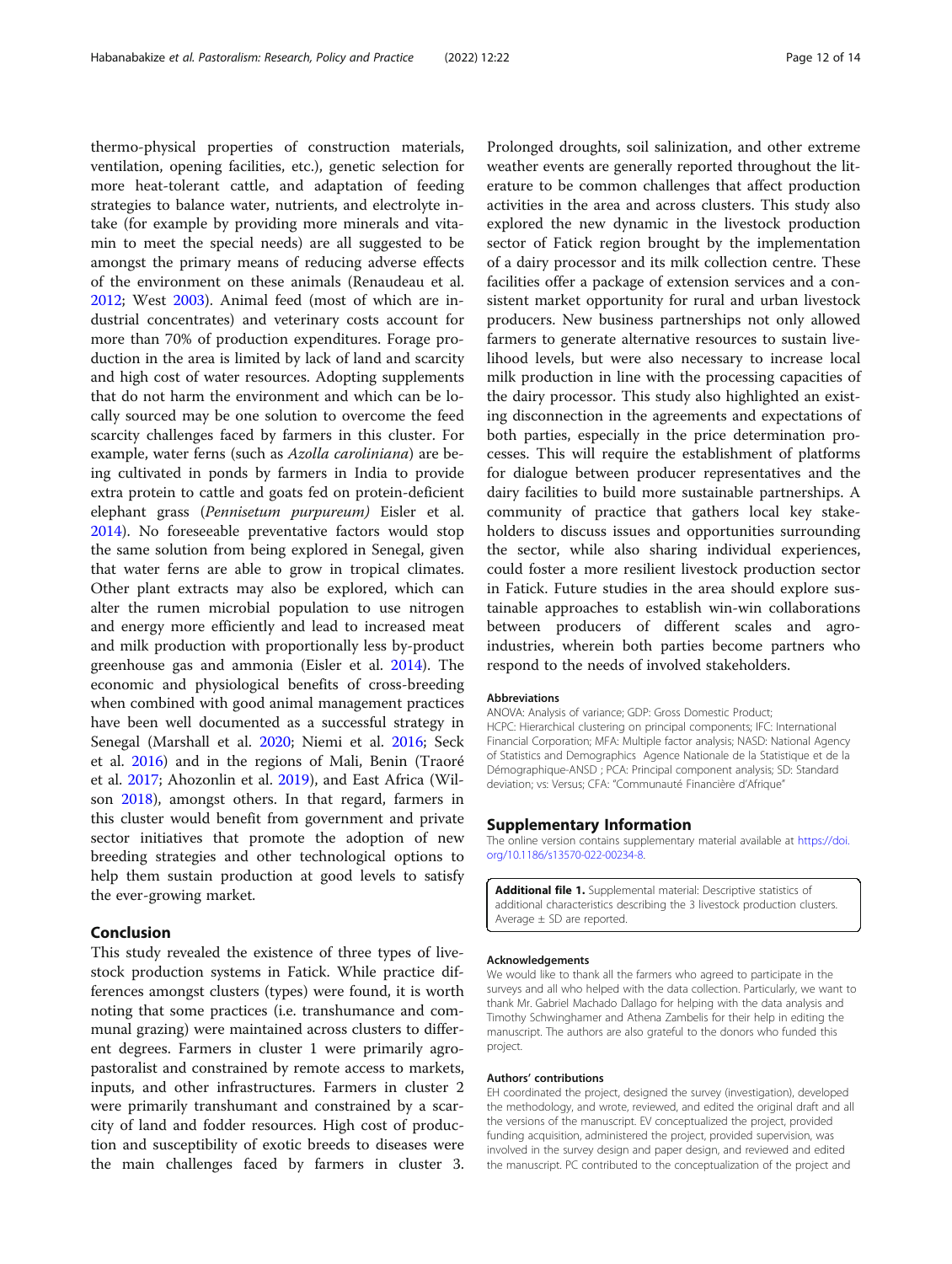<span id="page-12-0"></span>funding acquisition, co-administrated the project, and reviewed the manuscript. KB contributed in the survey design (investigation), data collection, map elaboration, and manuscript revisions. CC contributed in the conceptualization of the project, funding acquisition, survey design (investigation), and review of the manuscript. All authors read and approved the final manuscript.

#### Funding

This work was funded by the Government of Québec and conducted as part of a global project of the Food and Agriculture Organization of the United Nations (FAO) entitled Strengthening Agricultural Adaptation (SAGA) – GCP/ GLO/921/GQC "Renforcement des capacités de planification de l'adaptation pour la sécurité alimentaire et la nutrition". This study does not represent the views of any country or of the FAO. Additional salary funding for the first author was provided through Vasseur's Canada Research Continuity Emergency Fund and Vasseur's William Dawson Scholarship.

#### Availability of data and materials

The datasets generated and analysed during the current study are not publicly available due to the privacy of the study's participants but are available from the corresponding author on reasonable request.

#### **Declarations**

#### Ethics approval and consent to participate

The questionnaire and methodology for this study were reviewed and approved by the McGill University Research Ethics Board committee (REB) (ethics approval number: # 484-0519) in accordance with the requirements of the McGill University Policy on the Ethical Conduct of Research Involving Human Participants and the Tri-Council Policy Statement. It was also assessed and approved by the "Commission de Protection des Données Personnelles" (CDP) of Senegal (Ref.no: 00000520 CDP). Informed consent was obtained from all individual participants included in the study.

#### Consent for publication

Not applicable.

#### Competing interests

The authors declare that they have no competing interests.

#### Author details

<sup>1</sup>Faculty of Agriculture and Environmental Sciences, McGill University, 21,111 Lakeshore Road, Sainte-Anne-de-Bellevue, QC H9X 3V9, Canada. <sup>2</sup>Faculté de Lettres et Science Humaines, Université Gaston Berger, BP 234, Saint-Louis, Senegal. <sup>3</sup>Centre de coopération internationale en recherche agronomique pour le développement (CIRAD), 34398 Montpellier Cedex 5, France. 4Pastoralisme et zones sèches en Afrique de l'Ouest (PPZS), Dakar, Senegal.

#### Received: 27 May 2021 Accepted: 7 March 2022 Published online: 18 May 2022

#### References

- Abdi, H., L.J. Williams, and D. Valentin. 2013. Multiple factor analysis: Principal component analysis for multitable and multiblock data sets. WIREs Computational Statistics 5 (2): 149–179. [https://doi.org/10.1002/wics.1246.](https://doi.org/10.1002/wics.1246)
- Adriansen, H.K. 2008. Understanding pastoral mobility: The case of Senegalese Fulani. Geographical Journal 174 (3): 207–222. [https://doi.org/10.1111/j.1475-4](https://doi.org/10.1111/j.1475-4959.2008.00278.x) [959.2008.00278.x](https://doi.org/10.1111/j.1475-4959.2008.00278.x).
- Adu-Baffour, F., T. Daum, and R. Birner. 2019. Can small farms benefit from big companies' initiatives to promote mechanization in Africa? A case study from Zambia. Food policy 84: 133–145. <https://doi.org/10.1016/j.foodpol.2019.03.007>.
- Agence Nationale de la Statistique et de la Démographique-ANSD Sénégal 2016. Situation Economique et Sociale du Sénégal, chap. 6: Elevage, 10 pages.
- Agence Nationale de la Statistique et de la Démographique-ANSD Sénégal 2019. Situation Economique et Sociale du Sénégal, chap. 9: Elevage, 10 pages.
- Ahozonlin, M.C., I.B. Koura, and L.H. Dossa. 2019. Determinants of crossbreeding practices by cattle farmers in South Benin, West Africa: Implications for the sustainable use of the indigenous Lagune cattle population. Sustainable Agriculture Research 8 (526-2020-532): 101–109.

Alvarez, S., W. Paas, K. Descheemaeker, P. Tittonell, and J.C.J. Groot. 2014. Constructing typologies, a way to deal with farm diversity: General guidelines for

the Humidtropics, Report for the CGIAR Research Program on Integrated Systems for the Humid Tropics. the Netherlands: Plant Sciences Group, Wageningen University.

- Atta, S., M. Ly, S. Salack, and D.A. George. 2015. Adapting to climate variability and change in smallholder farming communities: A case study from Burkina Faso, Chad and Niger. Journal of Agricultural Extension and Rural Development 7 (1): 16–27. <https://doi.org/10.5897/JAERD14.0595>.
- Balijepally, V., G. Mangalaraj, and K. Iyengar. 2011. Are we wielding this hammer correctly? A reflective review of the application of cluster analysis in information systems research. Journal of the Association for Information Systems 12 (5): 375–413. <https://doi.org/10.17705/1jais.00266>.
- Bernard, T., M.H. Collion, A. De Janvry, P. Rondot, and E. Sadoulet. 2008. Do village organizations make a difference in African rural development? A study for Senegal and Burkina Faso. World Development 36 (11): 2188–2204. [https://doi.org/10.1016/j.worlddev.2007.10.010.](https://doi.org/10.1016/j.worlddev.2007.10.010)
- Beye, A., W. Diop, and N. Dia. 2019. La chaine de valeur viande-bovine du Sénégal : quelles sont les voies de la résilience? Dakar: PRESA, p. 8.
- Boesen, E., L. Marfaing, and M. de Bruijn. 2014. Nomadism and mobility in the Sahara-Sahel: Introduction. Canadian Journal of African Studies / Revue canadienne des études africaines. 48: 1–12. [https://doi.org/10.1080/00083968.2](https://doi.org/10.1080/00083968.2014.935101) [014.935101.](https://doi.org/10.1080/00083968.2014.935101)
- Borcard, D., F. Gillet, and P. Legendre. 2018. Numerical ecology with R. 2nd ed. Use R! Cham: Springer International Publishing. [https://doi.org/10.1007/978-3-319-](https://doi.org/10.1007/978-3-319-71404-2) [71404-2](https://doi.org/10.1007/978-3-319-71404-2).
- Buhl, S., and K. Homewood. 2000. Milk selling among Fulani women in northern Burkina Faso. Rethinking pastoralism in Africa. Oxford: James Currey Ltd, 207–226.
- Camara, A. 2013. Le rapport au changement en société pastorale: le cas des éleveurs du Ferlo et de Colonnat. Bourgogne : Universite De Bourgogne.
- Chatellier, V. 2019. La planète laitière et la place de l'Afrique de l'Ouest dans la consommation, la production et les échanges de produits laitiers. In 3. Rencontres internationales: "Le lait, vecteur de développement", 32.
- Chavent, M., V. Kuentz, A. Labenne, B. Liquet, and J. Saracco. 2017b. PCAmixdata: Multivariate analysis of mixed data. (R package version 3.1). [https://CRAN.R](https://cran.r-project.org/package=PCAmixdata)[project.org/package=PCAmixdata](https://cran.r-project.org/package=PCAmixdata). Accessed on May 2020.
- Chavent, M., V. Kuentz-Simonet, A. Labenne, and J. Saracco. 2017a. Multivariate analysis of mixed data: The R package PCAmixdata. ArXiv:arXiv:1411. 4911v1414.
- Corniaux, C., V. Alary, D. Gautier, and G. Duteurtre. 2012. Producteur laitier en Afrique de l'Ouest: une modernité rêvée par les techniciens à l'épreuve du terrain. Autrepart 3 (3): 17–36. <https://doi.org/10.3917/autr.062.0017>.
- Corniaux C., Duteurtre G., Broutin C. (Coord.). 2014. Filières laitières et développement de l'élevage en Afrique de l'Ouest - L'essor des minilaiteries. Paris: Karthala, p. 252.
- Dassou, S.S., I. Wade, and C.E. Agbangba. 2017. Typologie et rentabilité des systèmes de production laitière à Linguère au Sénégal. International Journal of Biological and Chemical Sciences 11 (5): 2163–2176. [https://doi.org/10.4314/](https://doi.org/10.4314/ijbcs.v11i5.18) [ijbcs.v11i5.18](https://doi.org/10.4314/ijbcs.v11i5.18).
- Diallo B. 2015. Étude de la filière bétail Viande de Bovin au Sénégal. Mémoire de Master 2 de l'École Nationale Supérieure d'Agriculture de Thiès (ENSA), 75 pages
- Dieng, K., Kalandi, M., Sow, A., Millogo, V., Ouedraogo, G. A., & Sawadogo, G. J. 2014. Profil socio-économique des acteurs de la chaine de valeur lait local à Kaolack au Sénégal.
- Dugué, P., E. Vall, P. Lecomte, H.D. Klein, and D. Rollin. 2004. Évolution des relations entre l'agriculture et l'élevage dans les savanes d'Afrique de l'Ouest et du Centre : un nouveau cadre d'analyse pour améliorer les modes d'intervention et favoriser les processus d'innovation. OCL. Oléagineux Corps gras Lipides 11 (4-5): 268-276.
- Eisler, M. C., Lee, M. R., Tarlton, J. F., Martin, G. B., Beddington, J., Dungait, J. A., ... & Winter, M. 2014. Agriculture: steps to sustainable livestock. Nature, 507(7490): 32–34.
- Falletti, M. 2012. Addressing farming as a matter of urbanism. In Dakar, Senegal (Doctoral dissertation, Italy). Dakar: Gran Sasso Science Institute (GSSI) – GSSI Social Sciences. <https://doi.org/10.1016/j.envsci.2009.01.006>.
- Goldsmith, P.D., K. Gunjal, and B. Ndarishikanye. 2004. Rural–urban migration and agricultural productivity: The case of Senegal. Agricultural Economics 31 (1): 33–45. [https://doi.org/10.1111/j.1574-0862.2004.tb00220.x.](https://doi.org/10.1111/j.1574-0862.2004.tb00220.x)
- Henriksen, J. 2009. Milk for health and wealth. Rome: Food and Agriculture Organization of the United Nations (FAO).
- Herrero, M., P.K. Thornton, A. Bernués, I. Baltenweck, J. Vervoort, J. van de Steeg, S. Makokha, M.T. van Wijk, S. Karanja, M.C. Rufino, and S.J. Staal. 2014.